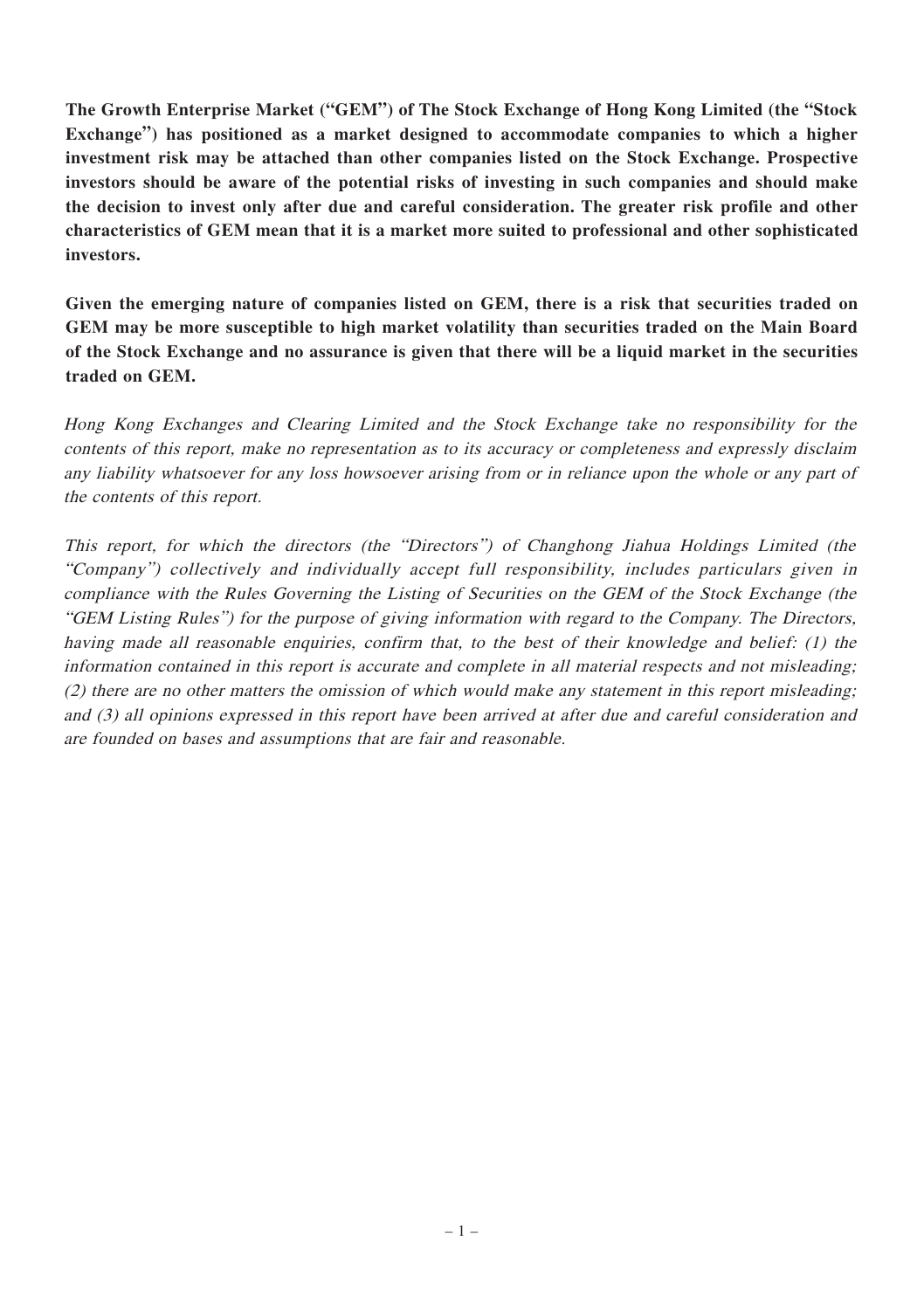# **UNAUDITED INTERIM RESULTS**

The board of Directors of the Company (the "Board") is pleased to announce the unaudited condensed consolidated interim results of the Company and its subsidiaries (together, the "Group") for the three months and six months ended 30 June 2017 together with the unaudited comparative figures for the respective corresponding period in 2016 as follows:

# **CONDENSED CONSOLIDATED STATEMENT OF COMPREHENSIVE INCOME – UNAUDITED**

|                                                                             |                             |                 | For the three months |                 | For the six months |  |
|-----------------------------------------------------------------------------|-----------------------------|-----------------|----------------------|-----------------|--------------------|--|
|                                                                             |                             | ended 30 June   |                      | ended 30 June   |                    |  |
|                                                                             |                             | 2017            | 2016                 | 2017            | 2016               |  |
|                                                                             | <b>Notes</b>                | <b>HK\$'000</b> | HK\$'000             | <b>HK\$'000</b> | HK\$'000           |  |
| <b>Continuing operations</b>                                                |                             |                 |                      |                 |                    |  |
| Revenue                                                                     | $\mathcal{L}_{\mathcal{L}}$ | 4,788,817       | 4,588,235            | 9,562,080       | 9,029,158          |  |
| Cost of sales                                                               |                             | (4,593,562)     | (4,382,103)          | (9, 197, 876)   | (8,642,728)        |  |
| Gross profit                                                                |                             | 195,255         | 206,132              | 364,204         | 386,430            |  |
| Other income                                                                |                             | 1,377           | 896                  | 2,032           | 1,713              |  |
| Administrative expenses                                                     |                             | (31, 058)       | (33,882)             | (59, 896)       | (68, 193)          |  |
| Distribution and selling expenses                                           |                             | (62, 836)       | (61, 391)            | (128, 531)      | (125, 488)         |  |
| Finance cost                                                                |                             | (12,979)        | (13,963)             | (20, 586)       | (25, 828)          |  |
| Profit from operation                                                       | $\overline{4}$              | 89,759          | 97,792               | 157,223         | 168,634            |  |
| Income tax expense                                                          | 5                           | (19, 825)       | (24,703)             | (36, 921)       | (42, 192)          |  |
| Profit for the period from<br>continuing operations                         |                             | 69,934          | 73,089               | 120,302         | 126,442            |  |
| <b>Discontinued operation</b>                                               |                             |                 |                      |                 |                    |  |
| Profit/(Loss) from discontinued operation                                   | 9                           |                 | (426)                |                 | 785                |  |
| Profit for the period attributed to owners<br>of the Company                |                             | 69,934          | 72,663               | 120,302         | 127,227            |  |
| Earnings per share                                                          |                             |                 |                      |                 |                    |  |
| From continuing and discontinued operations<br>Basic and diluted (HK cents) | 6                           | 2.72            | 2.83                 | 4.68            | 4.95               |  |
| From continuing operations                                                  |                             |                 |                      |                 |                    |  |
| Basic and diluted (HK cents)                                                | 6                           | 2.72            | 2.84                 | 4.68            | 4.92               |  |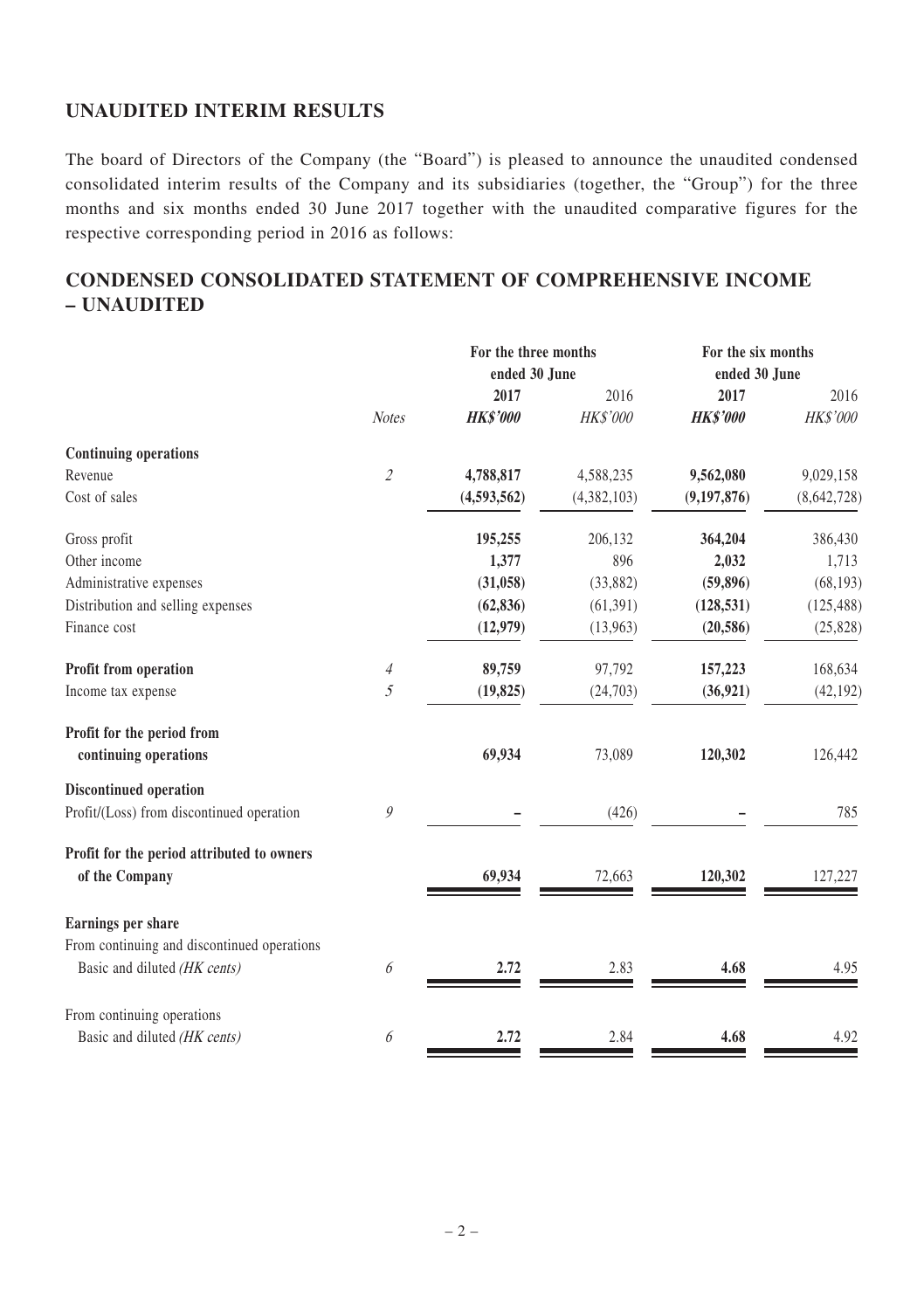# **CONDENSED CONSOLIDATED STATEMENT OF FINANCIAL POSITION**

|                                             |              | 30 June         | 31 December |
|---------------------------------------------|--------------|-----------------|-------------|
|                                             |              | 2017            | 2016        |
|                                             | <b>Notes</b> | <b>HK\$'000</b> | HK\$'000    |
|                                             |              | (unaudited)     | (unaudited) |
|                                             |              |                 |             |
| <b>NON-CURRENT ASSETS</b>                   |              |                 |             |
| Plant and equipment                         |              | 49,377          | 30,350      |
| Available-for-sale investment               |              | 20,596          | 9,223       |
|                                             |              | 69,973          | 39,573      |
| <b>CURRENT ASSETS</b>                       |              |                 |             |
| Inventories                                 |              | 1,913,746       | 1,318,904   |
| Trade and bills receivables                 | 7            | 1,402,380       | 1,400,826   |
| Prepayments, deposits and other receivables |              | 54,300          | 51,171      |
| Amounts due from related companies          |              | 363             | 17,930      |
| Trade deposits paid                         |              | 312,133         | 675,125     |
| Pledged bank deposits                       |              | 199,620         | 54,122      |
| Cash and bank balances                      |              | 209,243         | 253,282     |
|                                             |              |                 |             |
|                                             |              | 4,091,785       | 3,771,360   |
| <b>CURRENT LIABILITIES</b>                  |              |                 |             |
| Trade and bills payables                    | 8            | 1,538,780       | 1,607,015   |
| Other payables                              |              | 172,876         | 238,110     |
| Tax payable                                 |              | 11,076          | 23,830      |
| Borrowings                                  |              | 805,871         | 315,073     |
| Amount due to related companies             |              | 39,479          | 13,912      |
| Customer deposits                           |              | 140,654         | 249,524     |
|                                             |              | 2,708,736       | 2,447,464   |
|                                             |              |                 |             |
| <b>NET CURRENT ASSETS</b>                   |              | 1,383,049       | 1,323,896   |
| <b>TOTAL ASSET LESS CURRENT LIABILITIES</b> |              | 1,453,022       | 1,363,469   |
| <b>NON-CURRENT LIABILITIES</b>              |              |                 |             |
| Government grants                           |              | 5,336           | 6,284       |
| <b>NET ASSETS</b>                           |              | 1,447,686       | 1,357,185   |
|                                             |              |                 |             |
| <b>CAPITAL AND RESERVES</b>                 |              |                 |             |
| Share capital                               |              | 36,366          | 36,366      |
| Convertible preference shares               |              | 27,897          | 27,897      |
| Reserves                                    |              | 1,383,423       | 1,292,922   |
| <b>TOTAL EQUITY</b>                         |              | 1,447,686       | 1,357,185   |
|                                             |              |                 |             |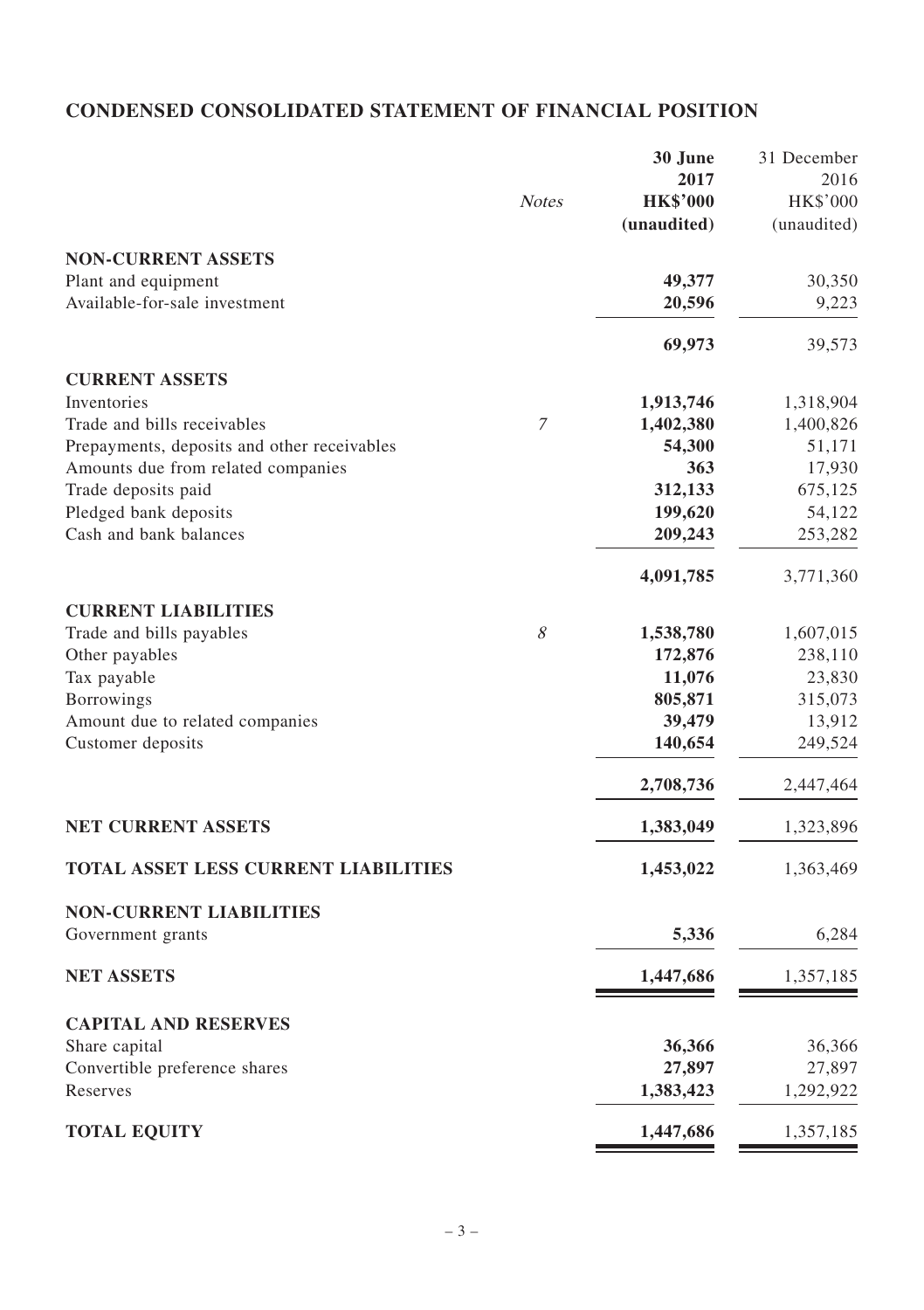# **CONDENSED CONSOLIDATED STATEMENT OF CHANGES IN EQUITY – UNAUDITED**

|                                                                    | For the six months<br>ended 30 June |                 |
|--------------------------------------------------------------------|-------------------------------------|-----------------|
|                                                                    |                                     |                 |
|                                                                    | 2017                                | 2016            |
|                                                                    | <b>HK\$'000</b>                     | <b>HK\$'000</b> |
| As at 1 January                                                    | 1,357,185                           | 1,274,221       |
| Dividend payment                                                   | (77, 116)                           | (51, 410)       |
| Increase/(decrease) in exchange differences arising on translation | 47,315                              | (28, 831)       |
| Net profit for the period attributable to shareholders             | 120,302                             | 127,227         |
| As at 30 June                                                      | 1,447,686                           | 1,321,207       |

# **CONDENSED CONSOLIDATED STATEMENT OF CASH FLOW – UNAUDITED**

|                                                      | For the six months<br>ended 30 June |                 |
|------------------------------------------------------|-------------------------------------|-----------------|
|                                                      | 2017                                | 2016            |
|                                                      | <b>HK\$'000</b>                     | <b>HK\$'000</b> |
| Net cash used in operating activities                | (786, 377)                          | (646, 441)      |
| Net cash used in investing activities                | (171, 347)                          | (84, 447)       |
| Net cash generated from financing activities         | 913,685                             | 772,125         |
| Net (decrease)/increase in cash and cash equivalents | (44, 039)                           | 41,237          |
| Cash and cash equivalents at beginning of the period | 253,282                             | 150,970         |
| Cash and cash equivalents at end of the period       | 209,243                             | 192,207         |
| Analysis of cash and cash equivalents                |                                     |                 |
| Bank and cash balances                               | 209,243                             | 192,207         |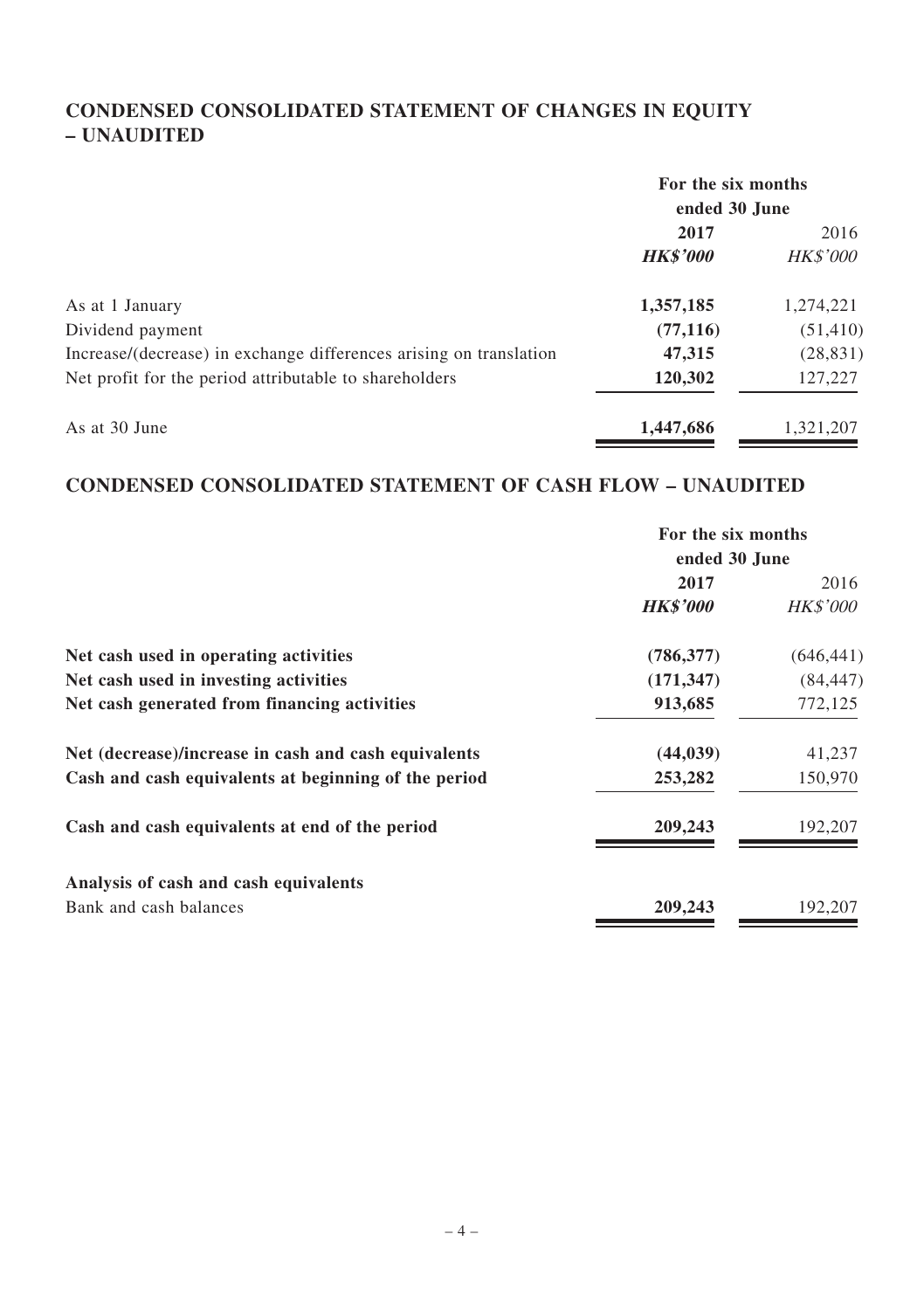### **NOTES TO THE CONDENSED CONSOLIDATED FINANCIAL STATEMENTS**

#### **1. BASIS OF PREPARATION**

The unaudited quarterly financial statements have been prepared in accordance with Hong Kong Financial Reporting Standards ("HKFRSs") issued by the Hong Kong Institute of Certified Public Accountants (the "HKICPA"). In addition, these financial statements include applicable disclosures required by the GEM Listing Rules and by the Hong Kong Companies Ordinance (Cap. 622).

#### **Change of functional currency**

Subsequent to the completion of disposal of Changhong Overseas Development Limited ("CHOD"), an indirect wholly owned subsidiary of the Company, on 21 December 2016, the Directors re-assessed the functional currency of the Company and considered the Company's major assets and its respective risks and rewards are primarily located in the People's Republic of China (the "PRC"). As a result, the Directors determined to change the functional currency from United Stated dollars ("USD") to Renminbi ("RMB") with effect from 21 December 2016. The change of functional currency is applied prospectively from the date of change in accordance with HKAS 21.

#### **Comparative figures**

Certain comparative figures have been reclassified to conform to the current period's presentation. The Directors considered that the reclassification would result in more appropriate manner to reflect the core business of the Group. These reclassifications have no impact on the Group's total equity as at 30 June 2016 or the Group's profit or loss for the period ended 30 June 2016.

#### **2. REVENUE**

The principal activities of the Group are the provision of professional integrated information technology ("IT") solutions and services, and distribution of IT corporate products, digital products, own brand products and related parts and components.

Revenue represents net amount received and receivable for the sale of different types of IT products, self developed products provision of professional integrated IT solutions and services net of corresponding sales related taxes and rebate. The amounts of each significant category of revenue recognised in revenue for the period ended 30 June 2017 and 2016 are as follows:

|                       | 2017<br><b>HK\$'000</b> | 2016<br><b>HK\$'000</b> |
|-----------------------|-------------------------|-------------------------|
| IT Consumer Products  | 4,801,719               | 4,601,394               |
| IT Corporate Products | 2,356,790               | 2,234,668               |
| Others                | 2,403,571               | 2,193,096               |
|                       | 9,562,080               | 9,029,158               |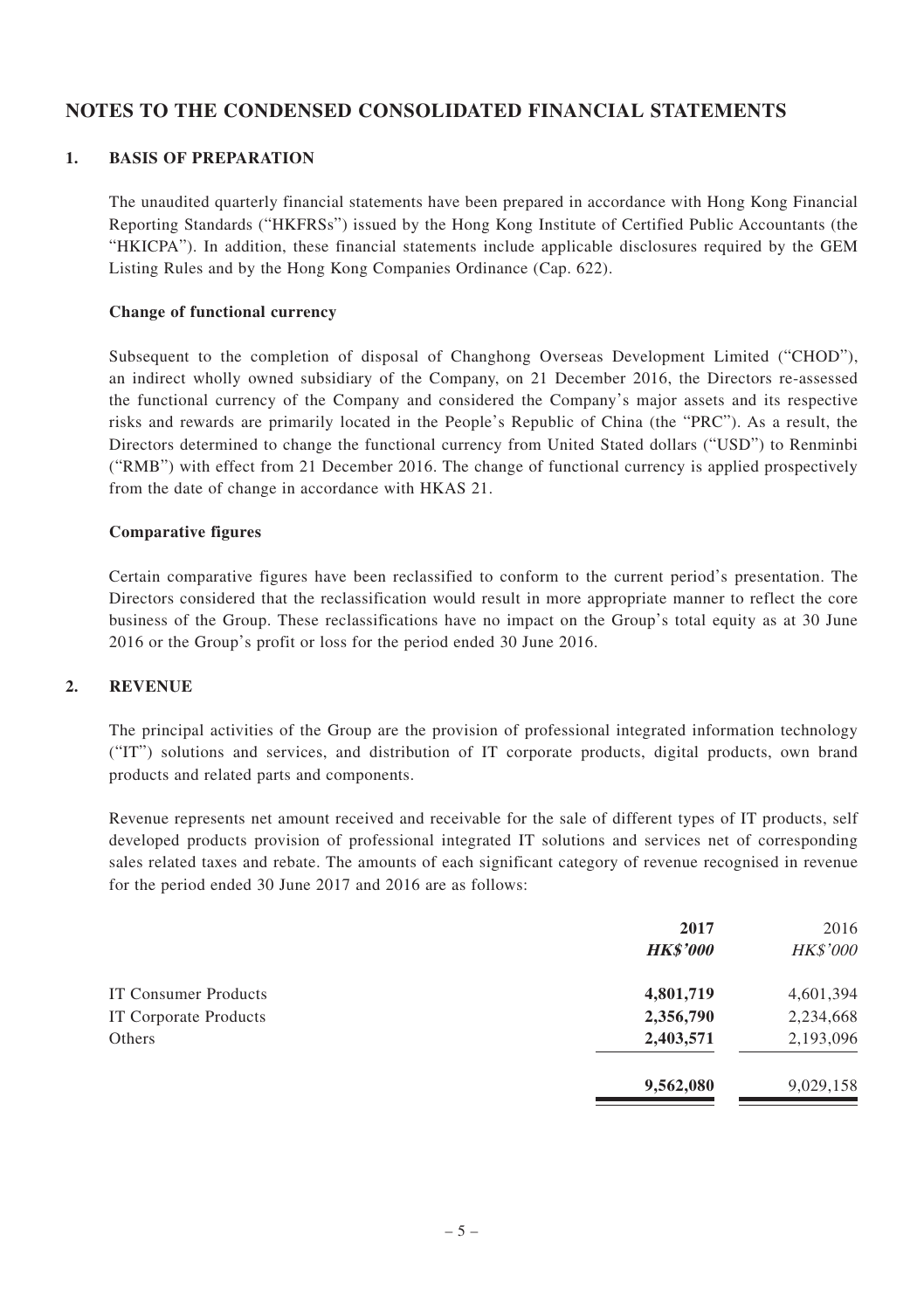#### **3. SEGMENT INFORMATION**

Information reported to the executive Directors or management of the Company, being the chief operating decision maker (the "CODM"), for the purposes of resource allocation and assessment of segment performance focuses on types of goods or services delivered or provided.

The Group's reportable and operating segments under HKFRS 8 are as follows:

- (a) IT Consumer Products distribution of IT consumer products which include mainly personal computers ("PC"), digital products and IT accessories.
- (b) IT Corporate Products distribution of IT corporate products which include mainly storage products, minicomputers, networking products, personal computer servers, intelligent building management system ("IBMS") products and unified communication and contact centre ("UC  $\&$ CC") products.
- (c) Others distribution of smartphones and development of its own brand products. The own brand products include but not limited to mobile location-based service ("LBS") products and provision of professional integrated IT solutions and services.

Segment profit represents the profit earned by each segment without allocation of other income, finances cost as well as unallocated head office and corporate expenses. The measure reported to the CODM for the purposes of resource allocation and performance assessment.

The following is an analysis of the Group's revenue and results by reportable and operating segment for the period ended 30 June 2017 and 2016:

|                                                   | 2017                                                 |                                                       |                                  |                                 |
|---------------------------------------------------|------------------------------------------------------|-------------------------------------------------------|----------------------------------|---------------------------------|
|                                                   | IT<br>Consumer<br><b>Products</b><br><b>HK\$'000</b> | IT<br>Corporate<br><b>Products</b><br><b>HK\$'000</b> | <b>Others</b><br><b>HK\$'000</b> | <b>Total</b><br><b>HK\$'000</b> |
| Revenue                                           |                                                      |                                                       |                                  |                                 |
| External sales                                    | 4,801,719                                            | 2,356,790                                             | 2,403,571                        | 9,562,080                       |
| Segment profit                                    | 98,322                                               | 114,594                                               | 15,899                           | 228,815                         |
| Other income                                      |                                                      |                                                       |                                  | 2,032                           |
| Finance costs                                     |                                                      |                                                       |                                  | (20, 586)                       |
| Unallocated head office and<br>corporate expenses |                                                      |                                                       |                                  | (53, 038)                       |
| Profit before tax                                 |                                                      |                                                       |                                  | 157,223                         |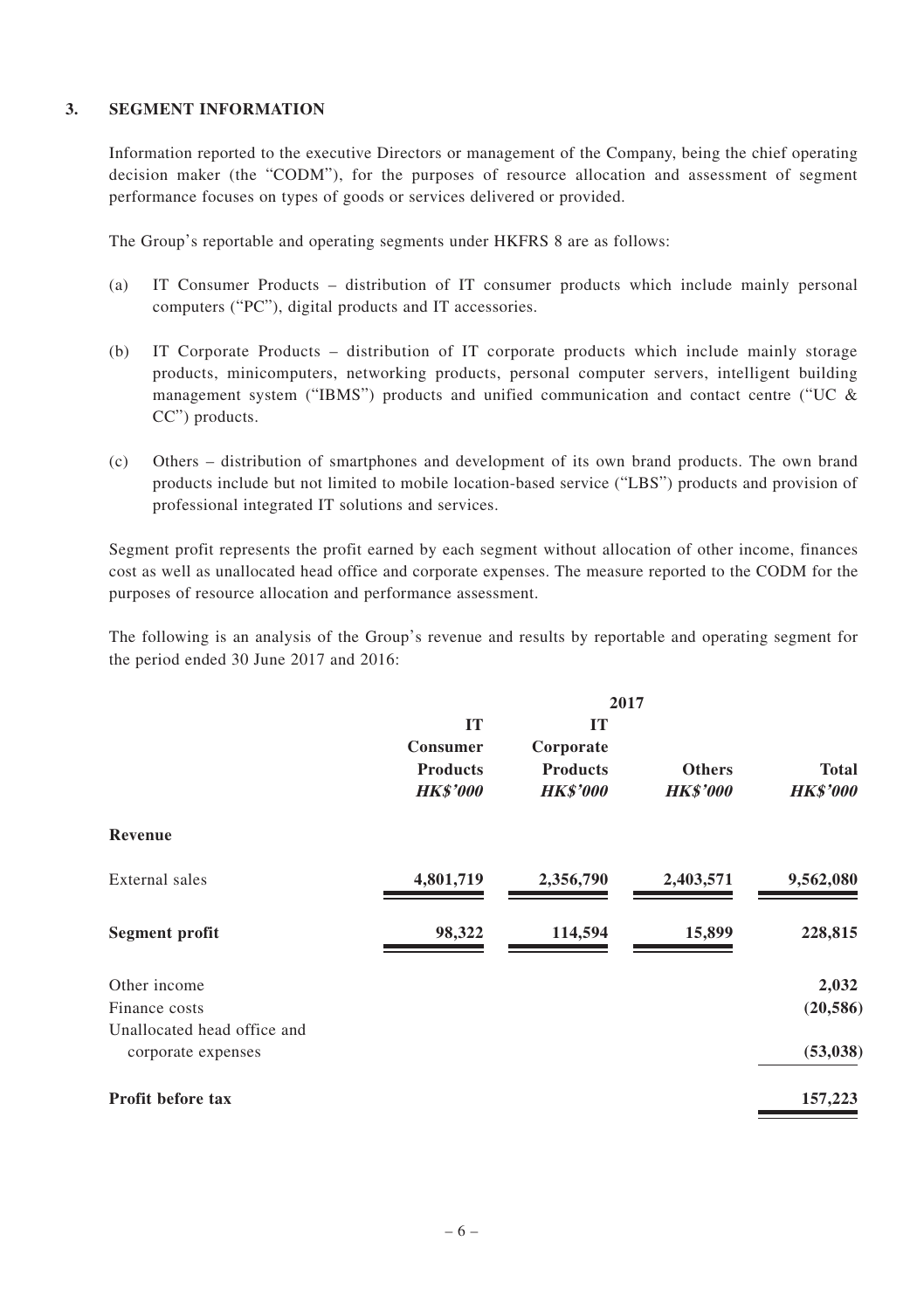|                             |           |                 | 2016            |                 |
|-----------------------------|-----------|-----------------|-----------------|-----------------|
|                             | IT        | IT              |                 |                 |
|                             | Consumer  | Corporate       |                 |                 |
|                             | Products  | Products        | Others          | Total           |
|                             | HK\$'000  | <b>HK\$'000</b> | <b>HK\$'000</b> | <b>HK\$'000</b> |
| Revenue                     |           |                 |                 |                 |
| External sales              | 4,601,394 | 2,234,668       | 2,193,096       | 9,029,158       |
| Segment profit              | 98,729    | 119,001         | 38,397          | 256,127         |
| Other income                |           |                 |                 | 1,713           |
| Finance costs               |           |                 |                 | (25, 828)       |
| Unallocated head office and |           |                 |                 |                 |
| corporate expenses          |           |                 |                 | (63, 378)       |
| Profit before tax           |           |                 |                 | 168,634         |
|                             |           |                 |                 |                 |

# **Geographical information**

The following provides an analysis of the Group's sales by geographical market for the period ended 30 June 2017 and 2016, based on the origin of the goods:

|                 | 2017<br><b>HK\$'000</b> | 2016<br><b>HK\$'000</b> |
|-----------------|-------------------------|-------------------------|
| Mainland, China | 9,535,218               | 9,002,624               |
| Other regions   | 26,862                  | 26,534                  |
|                 | 9,562,080               | 9,029,158               |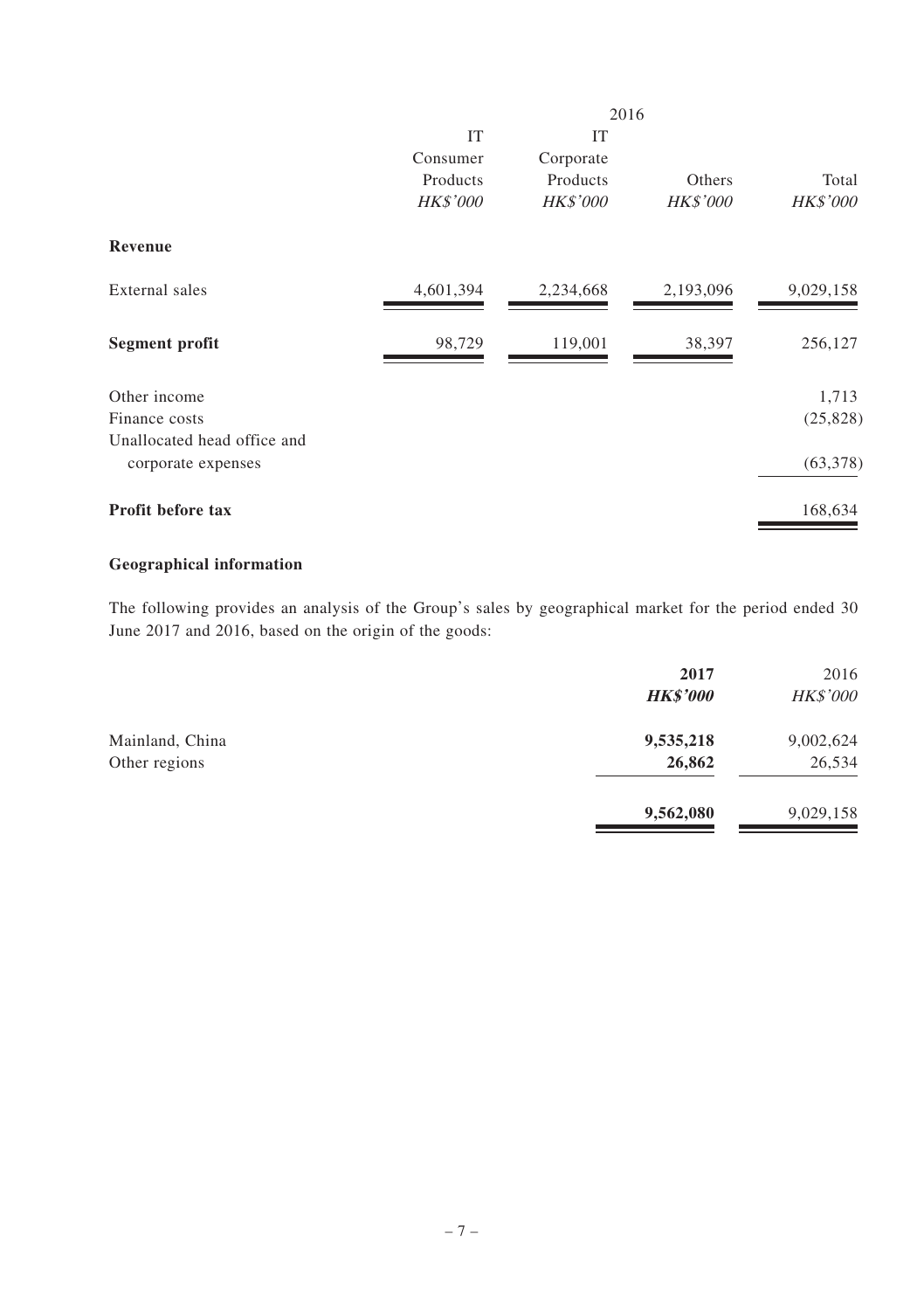#### **4. Profit from operation**

The Group's profit from operation has been arrived at after charging for the period ended 30 June 2017 and 2016:

|                                              | 2017            | 2016            |
|----------------------------------------------|-----------------|-----------------|
|                                              | <b>HK\$'000</b> | <b>HK\$'000</b> |
| Cost of inventories recognized as an expense | 9,197,876       | 8,642,728       |
| Depreciation                                 | 1,909           | 2,554           |
| Staff cost including directors' emolument    |                 |                 |
| - Salary and related staff cost              | 106,256         | 101,944         |
| - Retirement benefits scheme contribution    | 9.907           | 10,013          |
| Exchange loss, net                           | 786             | 1.824           |
|                                              |                 |                 |

#### **5. Income tax expense**

Taxes on profit assessable elsewhere have been calculated at the rates of tax prevailing in the countries in which the Group operates, based on existing legislations, interpretations and practices in respect thereof.

Hong Kong Profits Tax is calculated at 16.5% of the estimated assessable profit for the period ended 30 June 2017 and 2016.

Under the Law of the PRC on Enterprise Income Tax (the "EIT Law") and Implementation Regulation of the EIT Law, the tax rates of the Company's PRC subsidiaries is 25% for the period ended 30 June 2017 and 2016.

The Group did not have any significant unprovided deferred tax liabilities (including withholding tax) in respect of the period.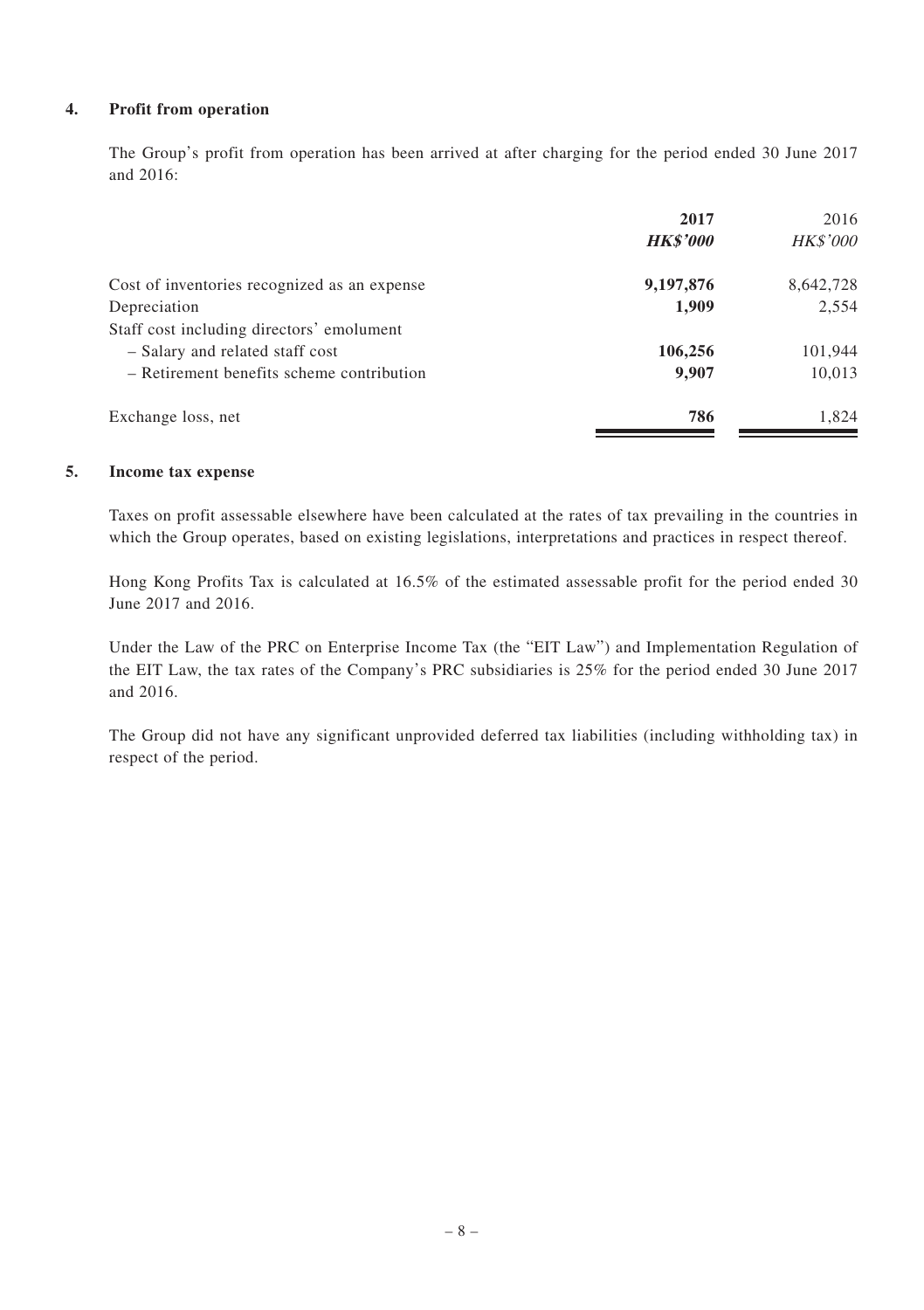#### **6. Earnings per share**

#### **From continuing and discontinued operations**

The calculation of the basic and diluted earnings per share attributable to owners of the Company is based on the following data:

|                                    | For the three months<br>ended 30 June |                 | For the six months<br>ended 30 June |                 |
|------------------------------------|---------------------------------------|-----------------|-------------------------------------|-----------------|
|                                    | 2017                                  | 2016            | 2017                                | 2016            |
|                                    | <b>HK\$'000</b>                       | <b>HK\$'000</b> | <b>HK\$'000</b>                     | <b>HK\$'000</b> |
| <b>Earnings</b>                    |                                       |                 |                                     |                 |
| Profit for the period attributable |                                       |                 |                                     |                 |
| to owners of the Company           | 69,934                                | 72,663          | 120,302                             | 127,227         |
|                                    | 2017                                  | 2016            | 2017                                | 2016            |
|                                    | $\boldsymbol{v}$                      | '000            | $\boldsymbol{\delta}$               | '000'           |
| <b>Number of Share</b>             |                                       |                 |                                     |                 |
| Weighted average number of         |                                       |                 |                                     |                 |
| ordinary shares and convertible    |                                       |                 |                                     |                 |
| preference shares for              |                                       |                 |                                     |                 |
| the purpose of basic and           |                                       |                 |                                     |                 |
| diluted earnings per share         | 2,570,520                             | 2,570,520       | 2,570,520                           | 2,570,520       |

As there were no diluted shares during the three months and the six months ended 30 June 2017 and 2016, the diluted earnings per share was same as basic earnings per share.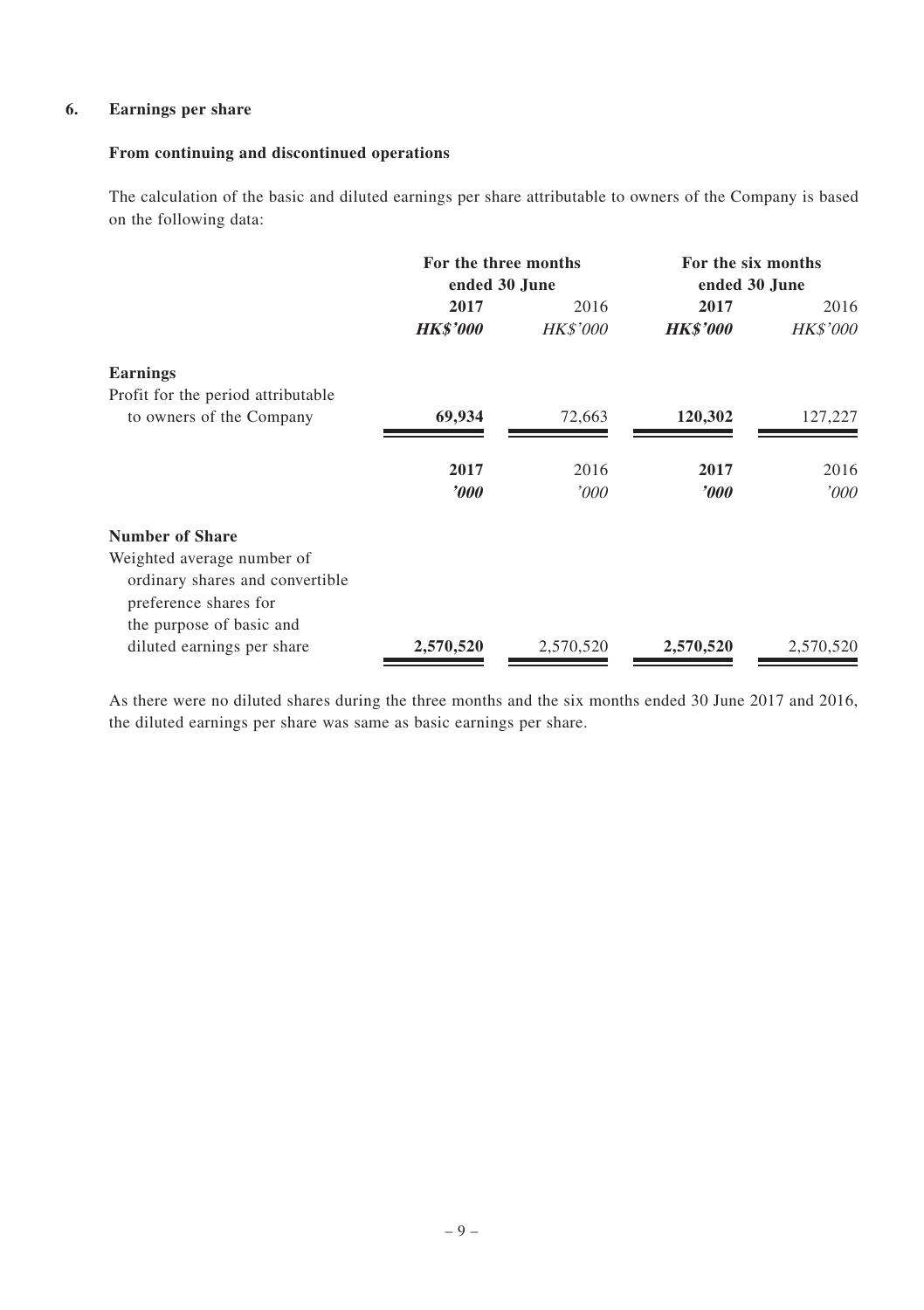#### **From continuing operations**

The calculation of the basic and diluted earnings per share from continuing operation attributable to the owners of the Company is based on the following data:

|                                   | For the three months<br>ended 30 June |                 | For the six months<br>ended 30 June |                 |
|-----------------------------------|---------------------------------------|-----------------|-------------------------------------|-----------------|
|                                   | 2017                                  | 2016            | 2017                                | 2016            |
|                                   | <b>HK\$'000</b>                       | <b>HK\$'000</b> | <b>HK\$'000</b>                     | <b>HK\$'000</b> |
| <b>Earnings</b>                   |                                       |                 |                                     |                 |
| Profit for the period             |                                       |                 |                                     |                 |
| attributable to owners of         |                                       |                 |                                     |                 |
| the Company                       | 69,934                                | 72.663          | 120,302                             | 127,227         |
| Add:                              |                                       |                 |                                     |                 |
| (Profit)/Loss for the period from |                                       |                 |                                     |                 |
| discontinued operation            |                                       | 426             |                                     | (785)           |
| Earnings for the purpose of basic |                                       |                 |                                     |                 |
| and diluted earnings per share    |                                       |                 |                                     |                 |
| from continuing operations        | 69,934                                | 73,089          | 120,302                             | 126,442         |

The denominators used are the same as those detailed above for both basic and diluted earnings per share.

#### **From discontinued operation**

As the discontinued operation was sold on 21 December 2016, the basic and diluted earning per share for the discontinued operation for the three months ended 30 June 2017 is nil (2016 loss: HK\$0.0002) based on the profit for the period from the discontinued operation of nil (2016 loss: HK\$426,000). Whereas the basic and diluted earning per share for the discontinued operation for the six months ended 30 June 2017 is nil (2016: HK\$0.0003) based on the profit for the period from the discontinued operation of nil (2016 profit: HK\$785,000).

The denominators used are the same as those detailed above for both basic and diluted earnings per share.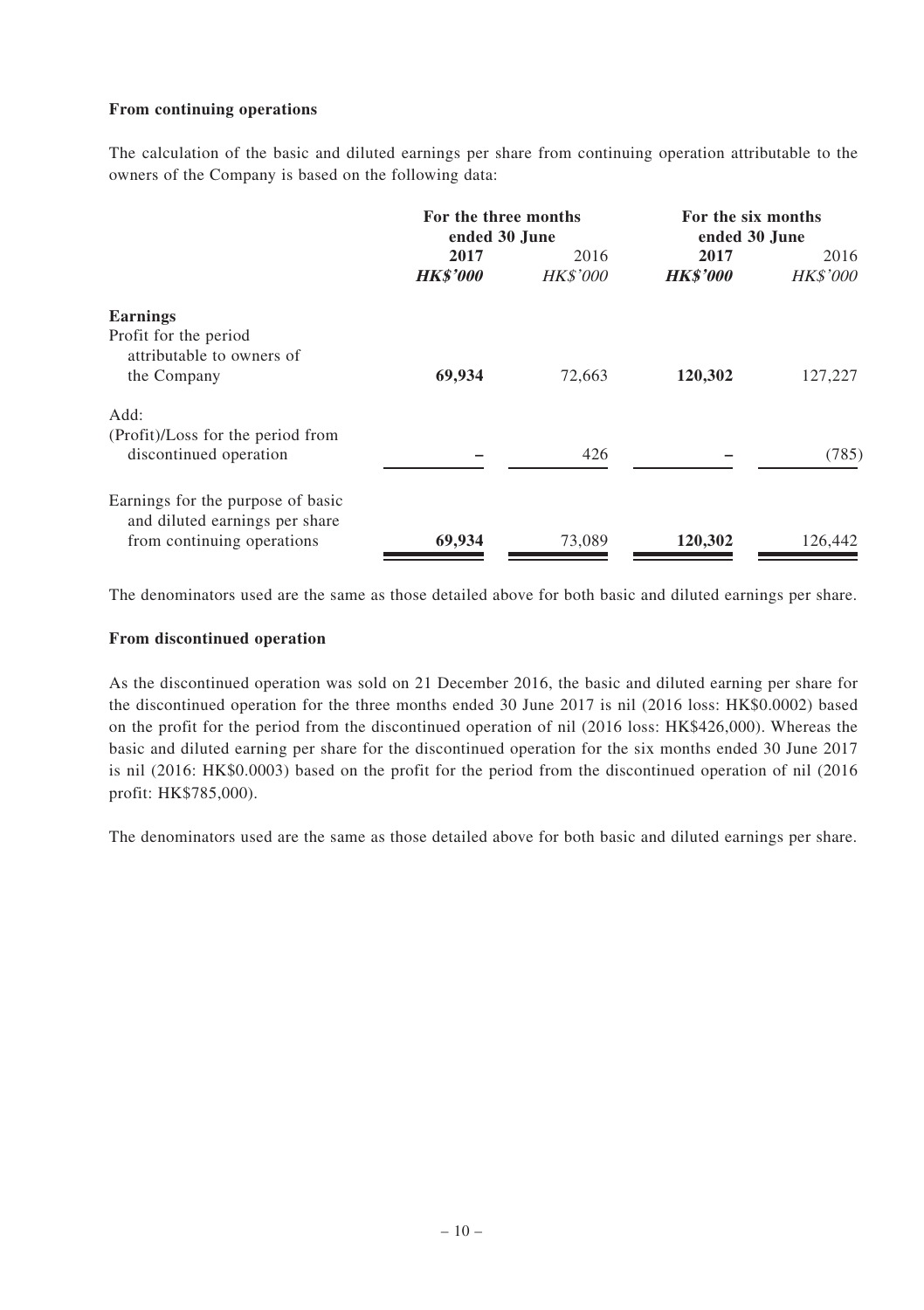#### **7. Trade and bills receivables**

The Group allows a credit period ranging from  $30 - 180$  days to its third party trade customers. Before accepting any new customer, the Group assesses the potential customer's credit quality and defines credit limits by customer. Limits attributed to customers are reviewed twice a year.

The following is an aged analysis of trade and bills receivables, net of allowance for doubtful debts, based on invoice date at the end of the reporting period which approximated the respective revenue recognition dates:

|                 | 2017            | 2016            |
|-----------------|-----------------|-----------------|
|                 | <b>HK\$'000</b> | <b>HK\$'000</b> |
| Within 3 months | 1,124,104       | 1,197,509       |
| 4 to 6 months   | 160,897         | 59,860          |
| 7 to 12 months  | 62,137          | 51,603          |
| Over 1 year     | 55,242          | 91,854          |
|                 | 1,402,380       | 1,400,826       |

#### **8. Trade and bills payables**

The ageing analysis of trade and bills payables, based on date of receipt of goods, is as follows:

| 2017            | 2016            |
|-----------------|-----------------|
| <b>HK\$'000</b> | <b>HK\$'000</b> |
| 1,410,978       | 1,552,694       |
| 52,164          | 20,057          |
| 52,266          | 14,716          |
| 23,372          | 19,548          |
| 1,538,780       | 1,607,015       |
|                 |                 |

The credit period on purchase of goods is ranging from 30 – 120 days. The Group has financial risk management policies in place to ensure that all payables are settled within the credit timeframe.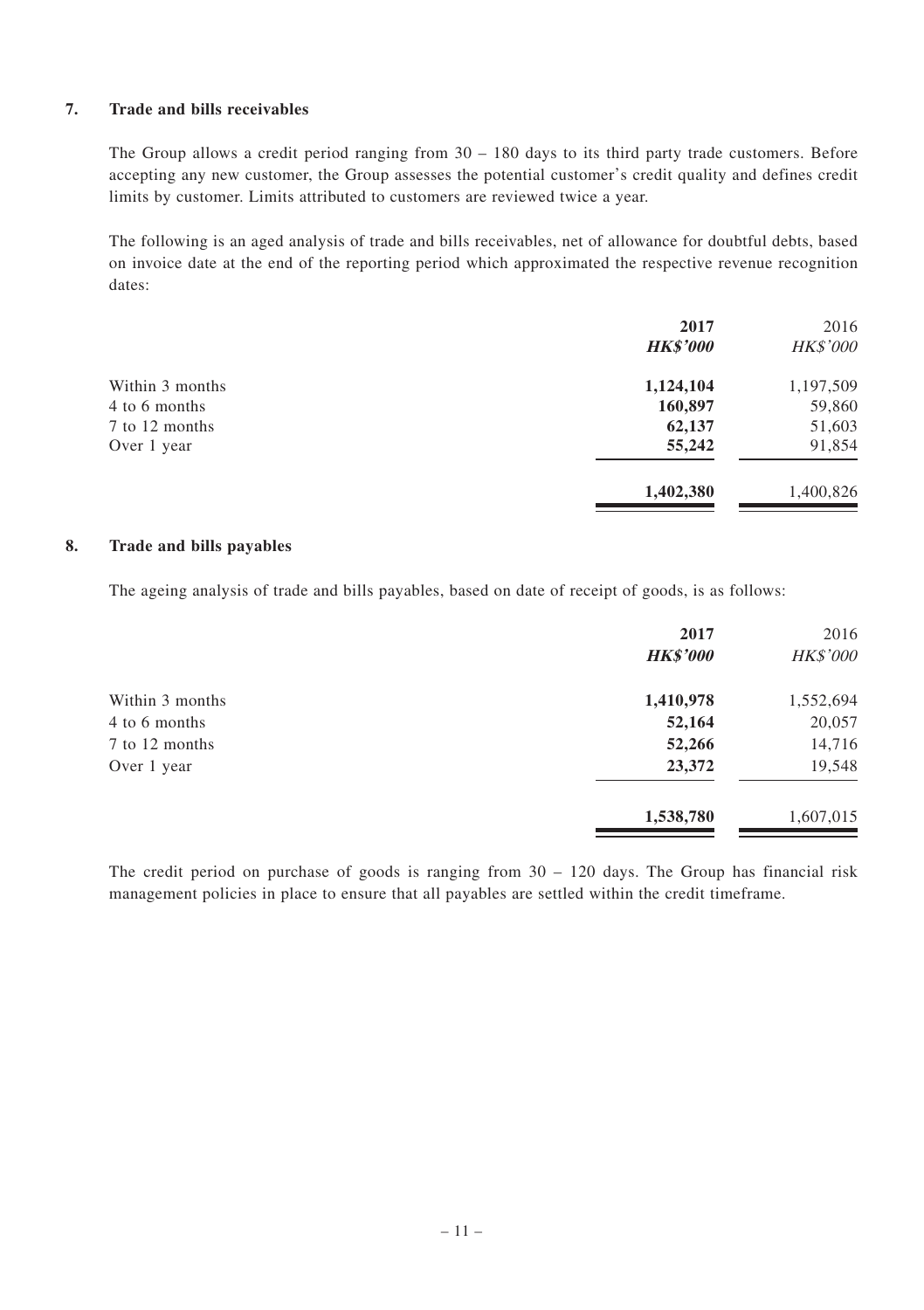#### **9. Discontinued operation**

On 14 December 2016, the Company entered into a share transfer agreement (the "Share Transfer Agreement") with an independent third party to dispose the discontinued operation at a consideration of HK\$100. Upon completion of the disposal on 21 December 2016, the discontinued operation results were no longer consolidated into the results of the Group. For details of the disposal, please refer to the announcement of the Company dated 14 December 2016.

The results of the consumer electronic products for the period ended 30 June 2016 were as follows:

|                                                          | 2016            |
|----------------------------------------------------------|-----------------|
|                                                          | <b>HK\$'000</b> |
| Revenue                                                  | 372             |
| Cost of sales                                            | (729)           |
| Gross (loss)/profit                                      | (357)           |
| Other income                                             | 236             |
| Distribution of selling expenses                         |                 |
| Administrative expenses                                  | 952             |
| Finance costs                                            | (46)            |
| Profit/(loss) before taxation                            | 785             |
| Income tax expenses                                      |                 |
| Profit/(loss) for the period from discontinued operation | 785             |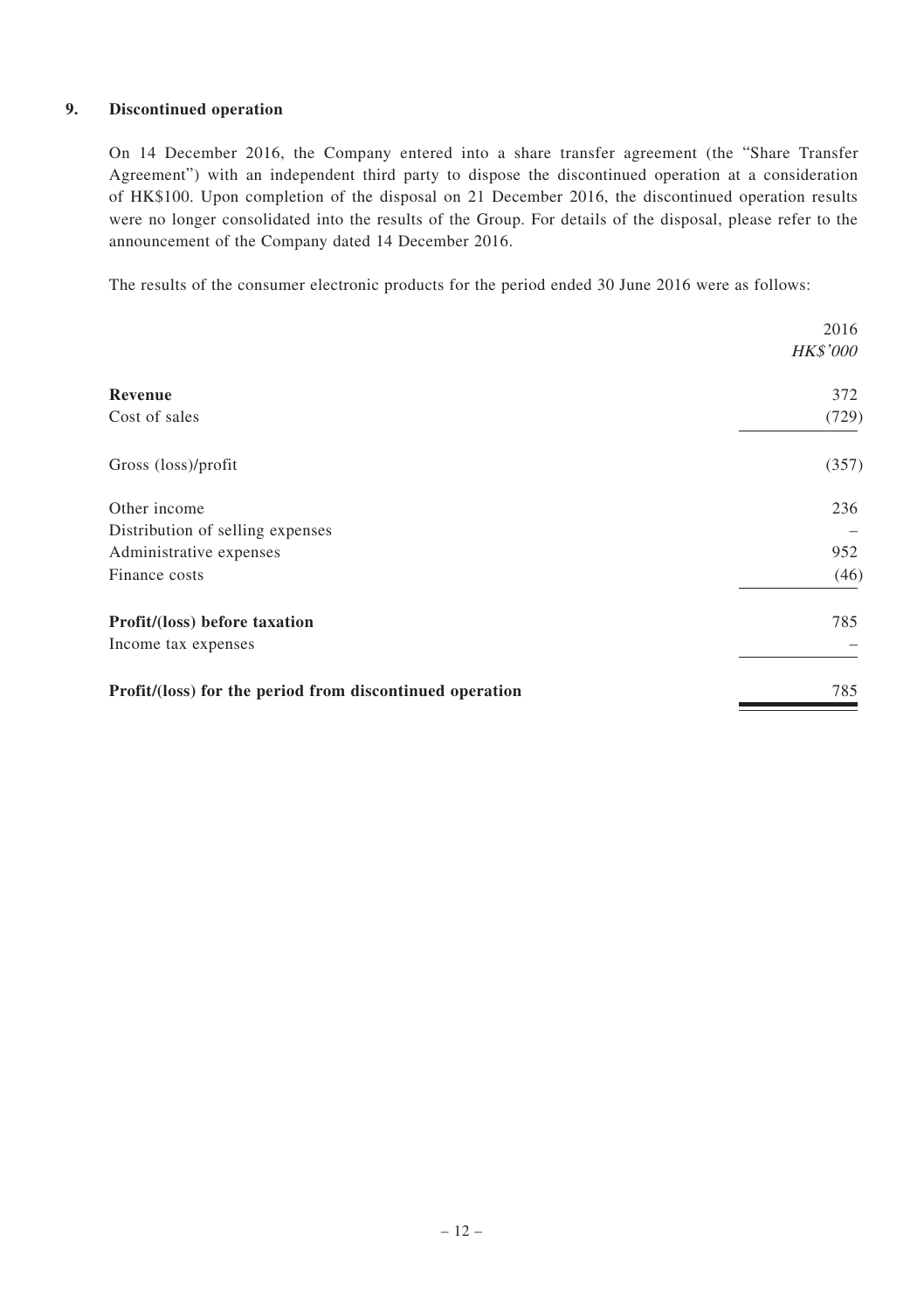# **DIVIDEND**

The Directors do not recommend the payment of any dividend for the period ended 30 June 2017 (2016: Nil).

The payment of a final dividend of HK\$0.03 per share for the year ended 31 December 2016 has been resolved and declared at the annual general meeting of the Company held on 16 May 2017. The date of payment was on 5 June 2017.

# **BUSINESS REVIEW**

In the first half of 2017, the economy of China continued to undergo its stable but improving economic trend with the overall situation better than expected. Under the guidance of the Group's strategic transformation policy, in the first half of 2017, the Group's traditional distribution business achieved a stable growth, both the functionalities and operating system of its internet distribution platform continued to optimise and build up its leading industrial solutions in the cloud computing and big data businesses.

In the first half of 2017, the Group recorded revenue of approximately HK\$9,562.08 million, representing an increase of approximately 5.90% as compared with that in the corresponding period of 2016. The overall gross profit margin in the first half of 2017 was approximately 3.81%, representing a decrease of approximately 0.47 percentage point as compared with that in the corresponding period of 2016, such a decrease was mainly due to intensifying market competition and the increase in sales of low gross profit margin product lines. In the first half of 2017, profit attributable to shareholders amounted to approximately HK\$120.30 million, representing a decrease of approximately 5.44% as compared with that in the corresponding period of 2016. Basic earnings per share amounted to HK\$4.68 cents, representing a decrease of approximately HK\$0.27 cents as compared with HK\$4.95 cents in the corresponding period of 2016.

The Group continued to strengthen its informatisation set up as well as the reformation and optimisation of business processes to enhance operation management efficiency constantly. The Group continued to insist on stringent creditability management and account receivables management, and had an obvious improvement in its receivables turnover as compared with the corresponding period of 2016. In the first half of 2017, the Group controlled its expenditures effectively with its overall expenses and financial expenses decreased as compared with the corresponding period of 2016.

The analysis of three reportable and operating segments of the Company for the six months ended 30 June 2017 is as follows (the fluctuation of exchange rate of Renminbi might affect the amount/percentage of the segment):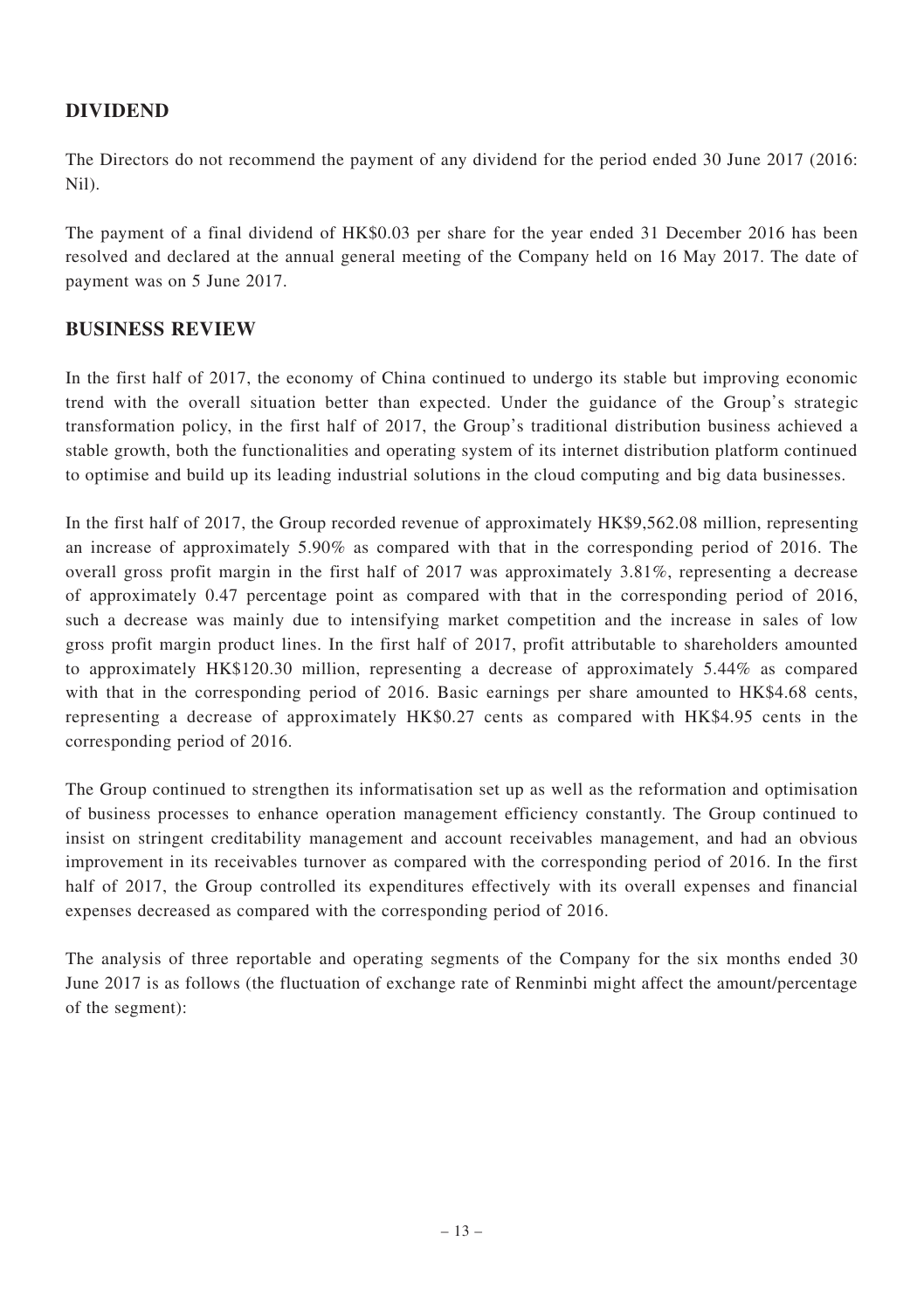**IT consumer products distribution business:** The Group cooperated actively with core suppliers, accelerated the facilitation of its PC new product lines and channels and maintained a stable market share for its PC business. The Duolayouhuo internet distribution platform strived to introduce high quality video, musical and household consumer electronics products to enrich its product portfolios. The revenue of the Group's IT consumer products distribution business increased by approximately 4.35% to approximately HK\$4,801.72 million as compared with that in the corresponding period of 2016. However, profit decreased by approximately 0.41% to approximately HK\$98.32 million.

**IT corporate products distribution business:** The Group sustained a continuous growth in its distribution business, fully put its comprehensive strengths into full play, deeply explored industrial needs and built up big data industry solutions based on its comprehensive edges in products, technology and services. The revenue of the IT corporate products distribution business increased by approximately 5.46% to approximately HK\$2,356.79 million as compared with that in the corresponding period of 2016. However, profit decreased by approximately 3.70% to approximately HK\$114.59 million.

**Other business:** The revenue in this segment increased by approximately 9.60% to approximately HK\$2,403.57 million as compared with the corresponding period of 2016 as a result of the expansion of channel sales of smartphones but profit in this segment decreased by approximately 58.59% to approximately HK\$15.90 million as compared with the corresponding period of 2016 as a result of the decrease in sales of LBS products that have higher gross profit.

To enhance the trading liquidity of the shares of the Company and to promote the Company's corporate image to public investors, the Company submitted an application for the transfer of listing of its shares from the GEM to the Main Board of the Stock Exchange to the Stock Exchange on 28 April 2015 and subsequently made a re-submission to the Stock Exchange on 6 November 2015 (the "Second Application"). The Second Application lapsed on 6 May 2016 and no re-submission has been made at this stage. For further details, please refer to the announcements of the Company dated 28 April 2015, 6 November 2015 and 6 May 2016. The Company may make re-submission as and when the Board considers appropriate and further updates will be provided by the Company from time to time as and when appropriate.

In order to promote the strategic transformation of the Group, provide a one-stop internet distribution platform for customers and assist distributors and retailers to transform towards "Internet+" in the PRC, the Company resolved to establish a wholly-owned subsidiary named Sichuan Changhong IT Duolayouhuo E-commerce Co., Ltd.\*(四川長虹佳華哆啦有貨電子商務有限公司)("Duolayouhuo") with a capital contribution of RMB100 million on 23 February 2017. Duolayouhuo was established in the PRC on 9 March 2017 and is engaged in, among other things, wholesale and retail of electronic products, computer hardware and software, communication equipment; provision of computer technology consulting services and e-commerce services; and development, design and application of computer software. For further details in relation to the establishment of Duolayouhuo, please refer to the announcement of the Company dated 23 February 2017.

<sup>\*</sup> For identification purpose only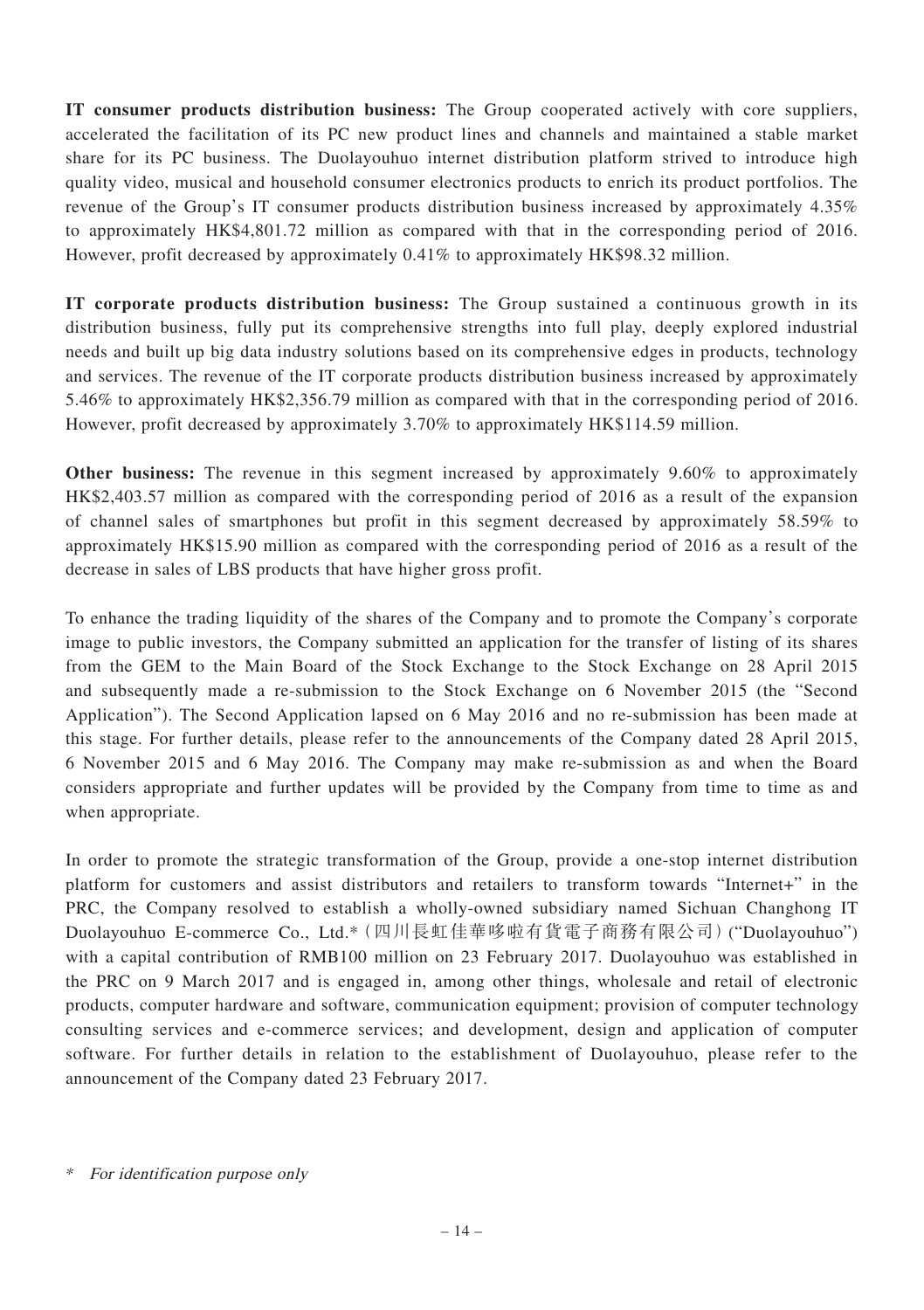On 4 May 2017, the Group entered into several leases (the "Leases") for the purpose of leasing certain premises in Beijing and Chengdu which were intended to be used by the Group as its offices. The entering into of the Leases constitutes continuing connected transactions for the Company under Chapter 20 of the GEM Listing Rules, which is exempted from the circular (including independent financial advice) and shareholders' approval requirements, but is subject to announcement, annual reporting and annual review requirements under Chapter 20 of the GEM Listing Rules. For details of the Leases, please refer to the announcements of the Company dated 4 May 2017 and 5 May 2017.

On 4 May 2017, Mr. Yu Xiao and Mr. Wu Xiangtao have tendered their resignations as executive Directors with effect from 4 May 2017 in order to devote more time to their other business commitments. Mr. Li Jin and Mr. Yang Jun have been appointed as executive Directors with effect from 4 May 2017. In addition, Mr. Zhao Yong has appointed Mr. Li Jin as his alternate director with effect from 4 May 2017. For further details, please refer to the announcement of the Company dated 4 May 2017.

# **OUTLOOK**

China's domestic demand remains strong in 2017, and with encouraging overseas market demand, the economic conditions for the year are expected to maintain a stable growth. The Group will persist in the operation principles of "New Thoughts, New Measures, New Heights", continue to improve the system and technical platform of internet distribution business, innovate new business patterns and improve service values. The Group will strive to boost new business development in the cloud computing and big data sectors, and deepen industry cooperation to generate better revenue for its shareholders.

# **LIQUIDITY AND FINANCIAL RESOURCES**

For the period under review, the Group's financial and liquidity positions remained healthy and stable. As at 30 June 2017, the Group's total interest-bearing borrowings amounted to approximately HK\$805.87 million and its cash and bank balances amounted to approximately HK\$408.86 million. Net current assets of the Group was approximately HK\$1,383.05 million. The management is confident that the Group's financial resources is sufficient for its daily operations. The Group did not have any charges on its fixed assets (2016: Nil). The net gearing ratio (total net debt/total shareholders' equity) of the Group as at 30 June 2017 was 1.87 times.

The Group's monetary assets and liabilities and transactions are principally denominated in Renminbi, Hong Kong dollars and United Stated dollars. As the spread of exchange rate of Renminbi is locked and the exchange rate between Hong Kong dollars and United States dollars is pegged, the Group believes its exposure to exchange risk is minimal. The Company will however continue to monitor the situation and assess whether any hedging arrangement is necessary.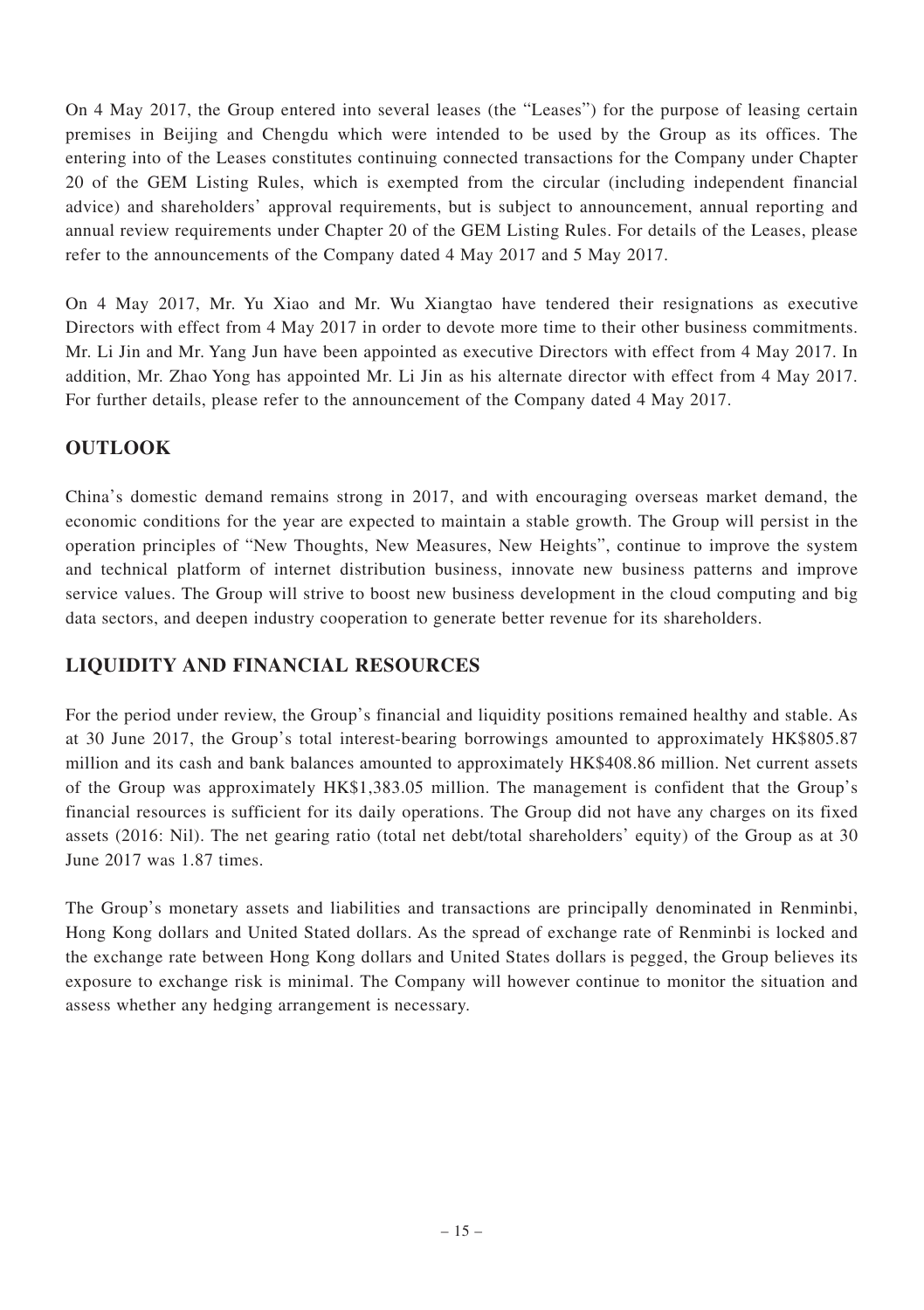# **EMPLOYMENT AND REMUNERATION POLICY**

As at 30 June 2017, the total number of the Group's staff was 1,126 (30 June 2016: 1,118). The Group remunerates its employees based on their performance, experience and prevailing industry practice. The Group provides retirement benefit for its employees in Hong Kong in form of mandatory provident fund, and pays social pension insurance and housing provident fund for its employees in China in accordance with the local laws and regulations.

## **CORPORATE GOVERNANCE**

The Company endeavours to adopt prevailing best corporate governance practices. For the six months ended 30 June 2017, the Company had complied with all the code provisions as set out in the Corporate Governance Code contained in Appendix 15 to the GEM Listing Rules.

### **AUDIT COMMITTEE**

The primary responsibilities of the audit committee of the Company (the "Audit Committee") are to review and supervise the financial reporting process and internal control system of the Group. The members of the Audit Committee are Mr. Jonathan Chan Ming Sun (Chairman), Mr. Robert Ip Chun Chung, Mr. Sun Dongfeng and Mr. Cheng Yuk Kin.

The Audit Committee has reviewed the Group's results for the period ended 30 June 2017 and has provided advice and comments thereon.

### **REMUNERATION COMMITTEE**

The primary responsibilities of the remuneration committee of the Company (the "Remuneration Committee") are to review and make recommendation for the remuneration policy of the directors and senior management. The members of the Remuneration Committee are Mr. Jonathan Chan Ming Sun (Chairman), Mr. Robert Ip Chun Chung, Mr. Sun Dongfeng and Mr. Zhu Jianqiu.

# **NOMINATION COMMITTEE**

The primary responsibilities of the nomination committee of the Company (the "Nomination Committee") are to formulate nomination policy and make recommendation to the Board on nomination and appointment of directors and board succession. The members of the Nomination Committee are Mr. Zhao Yong (Chairman), Mr. Robert Ip Chun Chung, Mr. Sun Dongfeng and Mr. Jonathan Chan Ming Sun.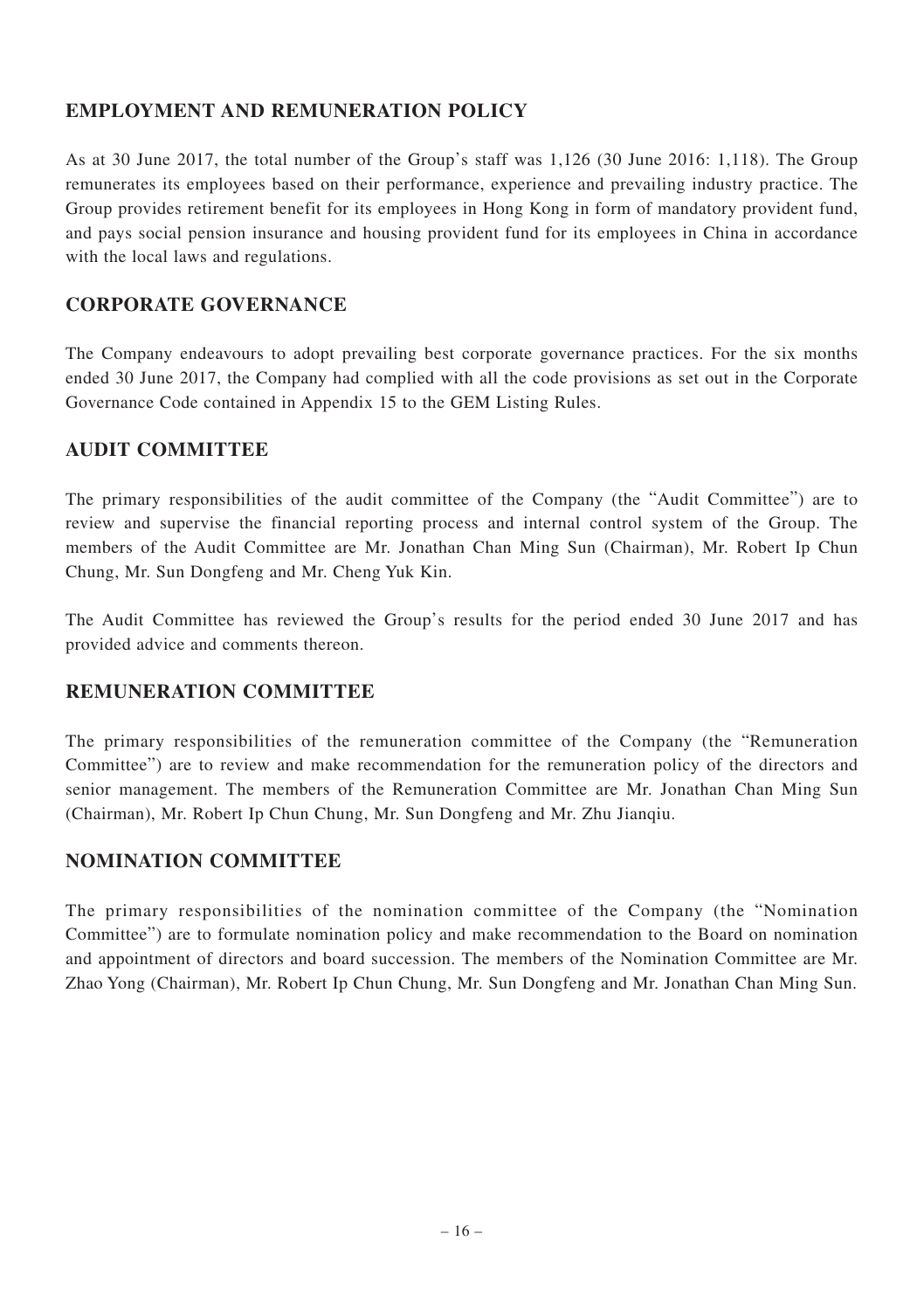# **PURCHASE, SALE AND REDEMPTION OF THE COMPANY'S LISTED SECURITIES**

During the six months ended 30 June 2017, neither the Company nor any of its subsidiaries had purchased, sold or redeemed any of the Company's listed securities.

## **INTERESTS OF THE DIRECTORS IN THE COMPANY**

As at 30 June 2017, the interests or short positions of the Directors and chief executive of the Company in the ordinary shares of the Company (the "Shares"), underlying Shares or debentures of the Company and its associated corporations (within the meaning of Part XV of the Securities and Futures Ordinance (Chapter 571 of the laws of Hong Kong) (the "SFO")) which are required (a) to be notified to the Company and the Stock Exchange pursuant to Divisions 7 and 8 of Part XV of the SFO (including interests or short positions which they are taken or deemed to have under such provisions of the SFO); or (b) pursuant to Section 352 of the SFO, to be entered in the register referred to therein; or (c) have to be notified to the Company and the Stock Exchange pursuant to the required standards of dealing by directors as referred to in Rule 5.46 of the GEM Listing Rules were as follows:

| <b>Name of Director</b>                 | Capacity                                | Number of<br>Ordinary<br>shares held | Approximate<br>percentage of<br>interest |
|-----------------------------------------|-----------------------------------------|--------------------------------------|------------------------------------------|
| Mr. Zhu Jiangiu ("Mr. Zhu")<br>(Note 1) | Interest in a controlled<br>corporation | $82,415,762$ (L)                     | 5.67%                                    |

Notes:

(1) Mr. Zhu is the sole shareholder of the Typical Faith Limited, which in turn held the 82,415,762 Shares.

Save as disclosed in this paragraph, as at 30 June 2017, none of the Directors or chief executive of the Company had interests in any securities of the Company or any of its associated corporations (within the meaning of Part XV of the SFO) which are required (a) to be notified to the Company and the Stock Exchange pursuant to Divisions 7 and 8 of Part XV of the SFO (including interests or short positions which they are taken or deemed to have under such provisions of the SFO); or (b) pursuant to section 352 of the SFO, to be entered in the register referred to therein; or (c) have to be notified to the Company and the Stock Exchange pursuant to the required standards of dealing by directors as referred to in Rule 5.46 of the GEM Listing Rules.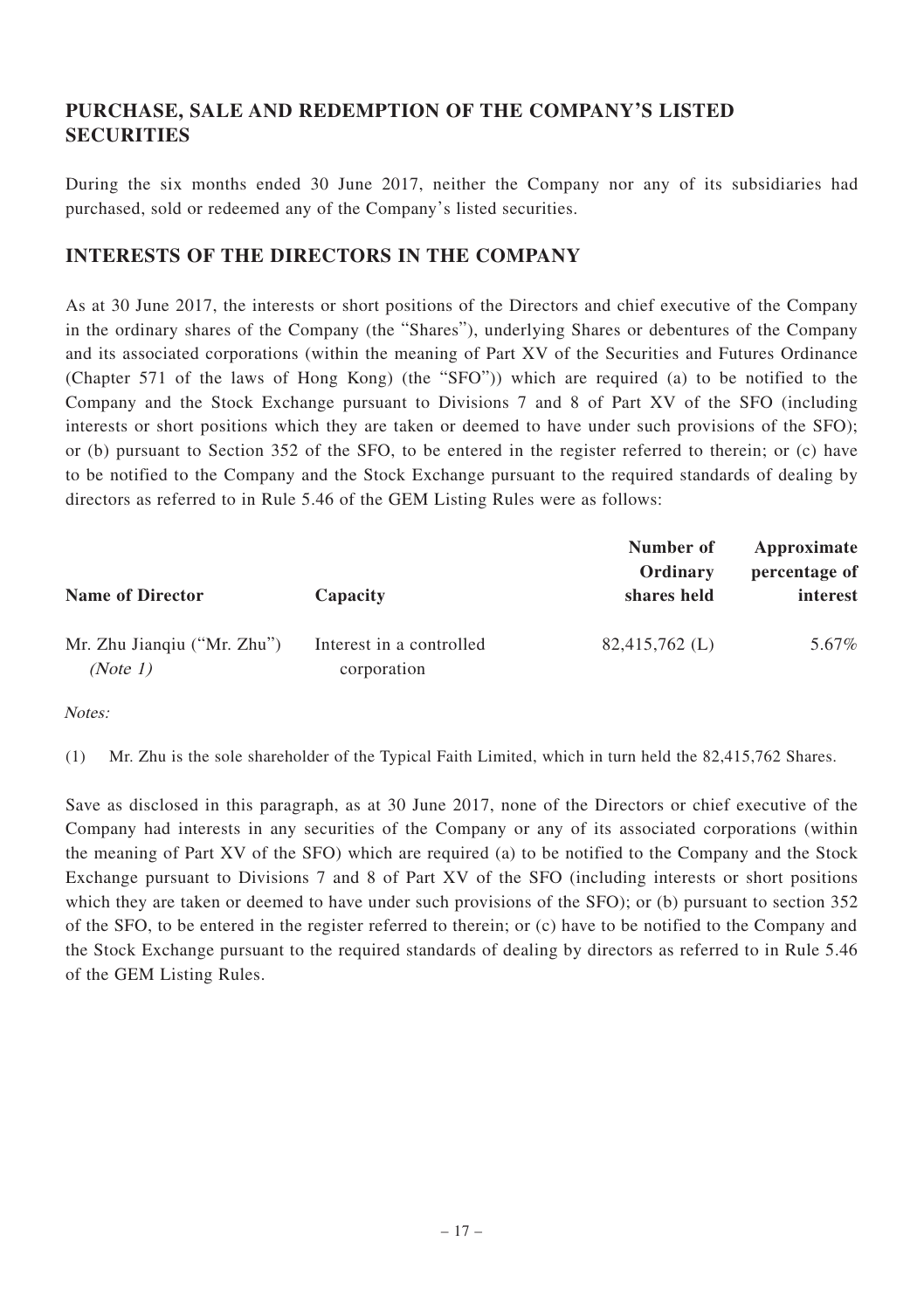## **DIRECTORS' RIGHTS TO ACQUIRE SHARES OR DEBENTURES**

At no time during the six months ended 30 June 2017 were rights to acquire benefits by means of the acquisition of shares in or debentures of the Company granted to any Director or their respective spouse or minor children, or were any such rights exercised by them; or was the Company, its holding company, or any of its subsidiaries a party to any arrangement to enable the Directors to acquire such rights in any other body corporate.

### **INTERESTS OF THE SUBSTANTIAL SHAREHOLDERS IN THE COMPANY**

So far as was known to the Directors, as at 30 June 2017, the persons or companies (not being a Director or chief executive of the Company) whose interests in the Shares or underlying Shares or debentures of the Company which would fall to be disclosed or were notified to the Company and the Stock Exchange pursuant to the positions under Divisions 2 and 3 of Part XV of the SFO as recorded in the register required to be kept under section 336 of the SFO or who were directly or indirectly deemed to be interested in 5% or more of the nominal value of any class of share capital carrying rights to vote in all circumstances at general meetings of any member of the Group were as follows:

#### **Long positions in shares**

| Name of Substantial shareholder                                                                | Capacity                                                       | Class of<br>shares     | Number of<br>shares held                                   | Approximate<br>percentage of<br>interest in<br>relevant class<br>of shares<br>(Note 1) |
|------------------------------------------------------------------------------------------------|----------------------------------------------------------------|------------------------|------------------------------------------------------------|----------------------------------------------------------------------------------------|
| Sichuan Changhong Electric Co.,<br>Limited ("Sichuan Changhong")                               | Interests of controlled<br>corporation and<br>beneficial owner | Ordinary<br>Preference | $1,008,368,000$ (L) (Note 2)<br>1,115,868,000 (L) (Note 3) | 69.32%<br>100.00%                                                                      |
| Changhong (Hong Kong) Trading Limited<br>("Changhong Hong Kong")                               | Interests of controlled<br>corporation and<br>beneficial owner | Ordinary<br>Preference | 913,000,000 (L) (Note 4)<br>1,115,868,000 (L) (Note 3)     | 62.76%<br>100.00%                                                                      |
| Fit Generation Holding Limited<br>("Fit Generation")                                           | Beneficial owner                                               | Ordinary<br>Preference | 897,000,000 (L)<br>$1,115,868,000$ (L)                     | 61.66%<br>100.00%                                                                      |
| Sichuan Investment Management<br>Company Limited ("Sichuan Investment<br>Management") (Note 5) | Beneficial owner                                               | Ordinary               | 83,009,340 (L)                                             | 5.70%                                                                                  |
| Sichuan Provisional Investment Group<br>Company Limited ("Sichuan Investment")<br>(Note 5)     | Interests of controlled corporation Ordinary                   |                        | 83,009,340 (L)                                             | 5.70%                                                                                  |
| Typical Faith Limited (Note 6)                                                                 | Beneficial owner                                               | Ordinary               | 82,415,762 (L)                                             | 5.67%                                                                                  |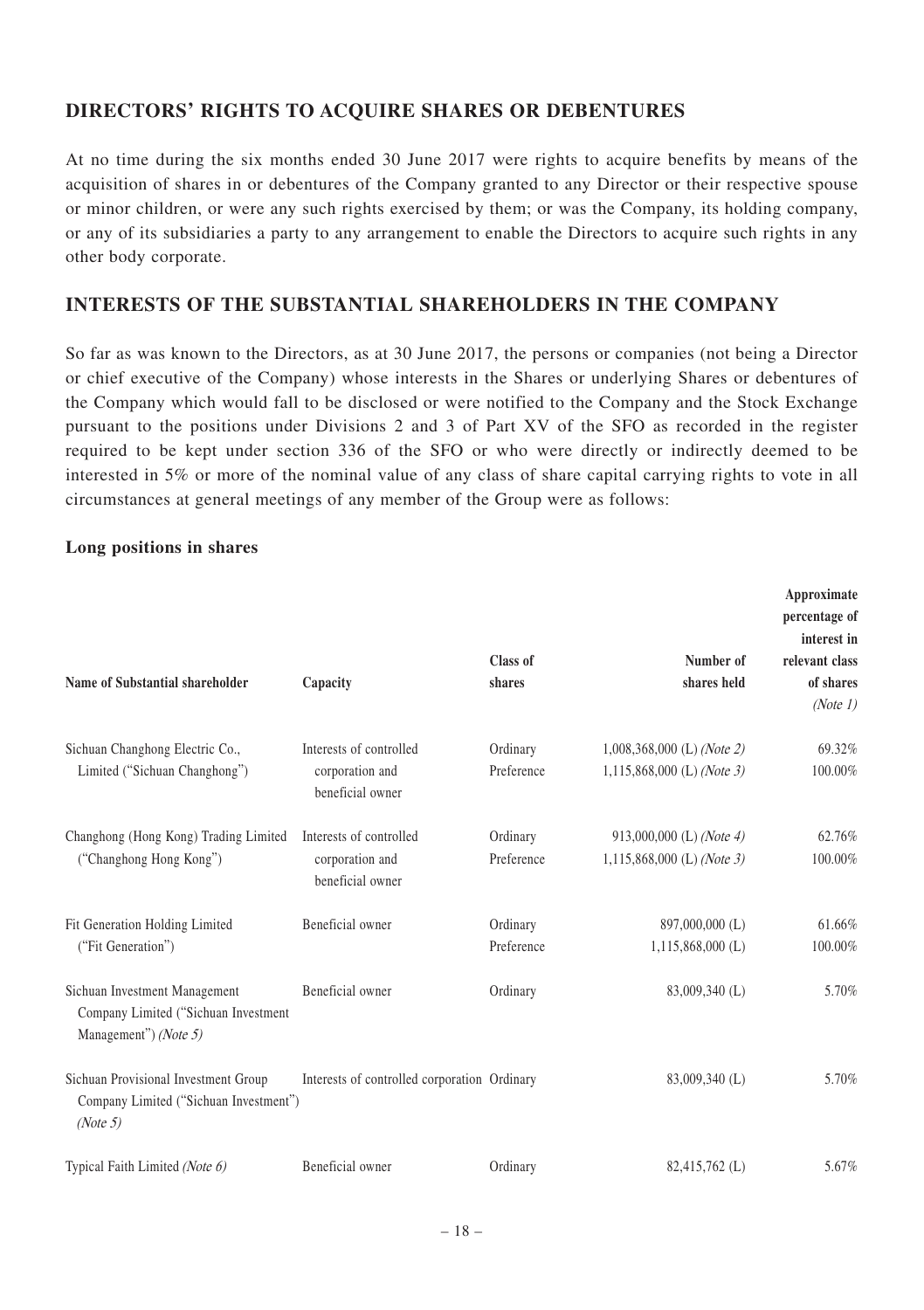#### Notes:

- 1. The percentages are calculated based on the total number of Shares and preference shares of the Company in issue as at 30 June 2017, which were  $1,454,652,000$  and  $1,115,868,000$ , respectively.
- 2. Of the 1,008,368,000 Shares held by Sichuan Changhong, 95,368,000 Shares were held directly, 16,000,000 Shares were held through its wholly-owned subsidiary, Changhong Hong Kong and 897,000,000 Shares were held through Fit Generation, which is wholly-owned by Changhong Hong Kong. Sichuan Changhong is therefore deemed to be interested in the Shares held by Changhong Hong Kong and Fit Generation for the purpose of the SFO.
- 3. 1,115,868,000 preference shares were held by Fit Generation, which is wholly owned by Changhong Hong Kong. Each of Sichuan Changhong and Changhong Hong Kong is therefore deemed to be interested in the preference shares of the Company held by Fit Generation for the purpose of the SFO.
- 4. Of the 913,000,000 Shares held by Changhong Hong Kong, 16,000,000 Shares were held directly and 897,000,000 Shares were held through Fit Generation. As Fit Generation is wholly-owned by Changhong Hong Kong, Changhong Hong Kong is deemed to be interested in the Shares held by Fit Generation for the purpose of the SFO.
- 5. Sichuan Investment Management is wholly-owned by Sichuan Investment, which is deemed to be interested in the Shares held by Sichuan Investment Management for the purpose of the SFO.
- 6. Typical Faith Limited is wholly-owned by Mr. Zhu.

Save as disclosed above, as at 30 June 2017, the Directors were not aware of any other person who had an interest or short position in the Shares or underlying Shares of the Company which would fall to be disclosed under Divisions 2 and 3 of Part XV of the SFO, or who was interested in 5% or more of the nominal value of any class of share capital, or options in respect of such capital, carrying rights to vote in all circumstances at general meetings of the Company.

# **DIRECTOR'S AND CONTROLLING SHAREHOLDER'S INTEREST IN A COMPETING BUSINESS**

Sichuan Changhong is a substantial shareholder of the Company established in the PRC of which shares are listed on the Shanghai Stock Exchange. Sichuan Changhong is principally engaged in the wholesale business of consumer home electronics items under the name of "Changhong".

Save as disclosed in this paragraph, none of the Directors or the controlling shareholders of the Company (as defined in the GEM Listing Rules) had an interest in a business which competes or may compete with the business of the Group during the six months ended 30 June 2017.